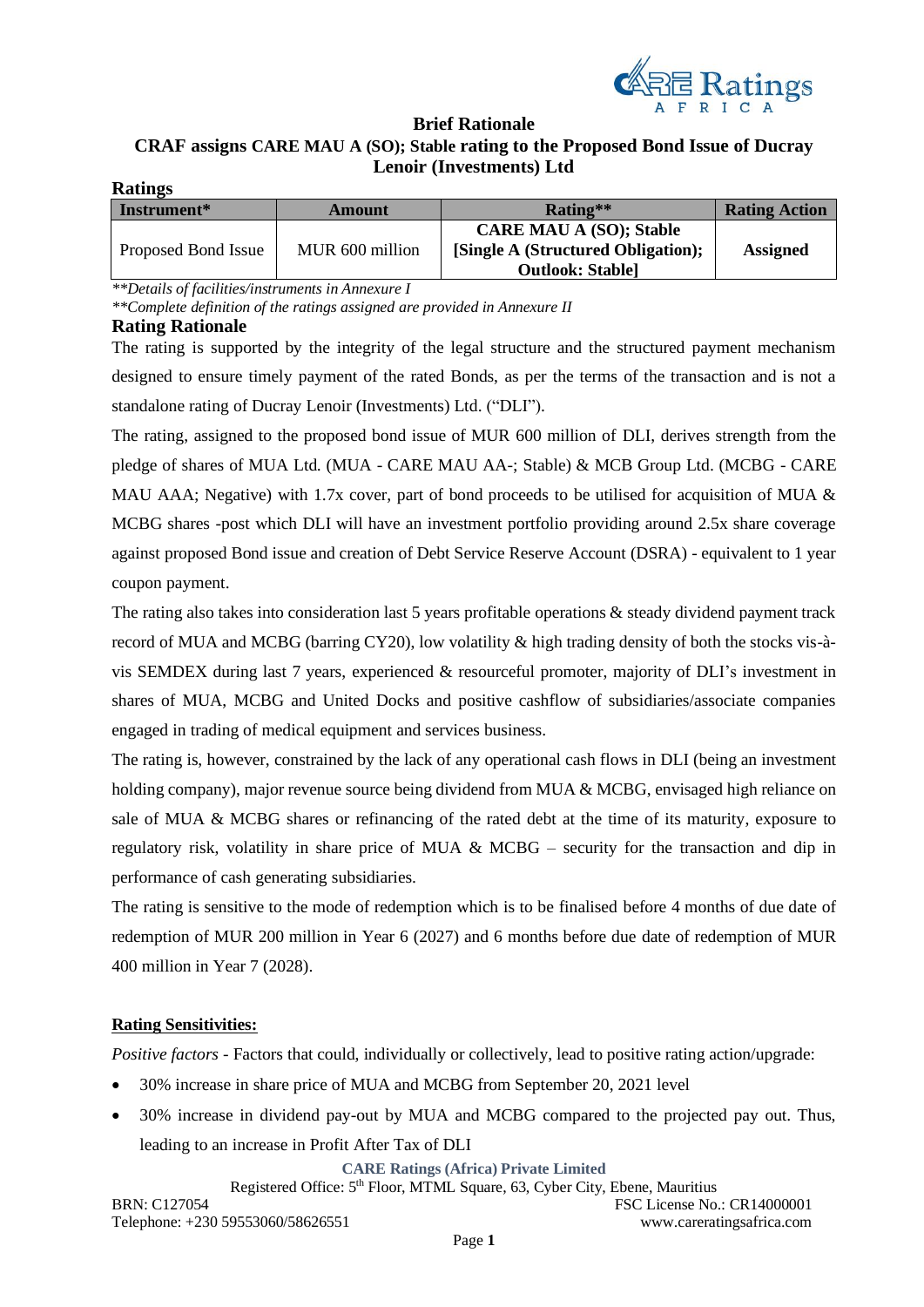

*Negative Factors-* Factors that could, individually or collectively, lead to negative rating action/downgrade:

- Additional debt over and above the proposed bond issue of MUR 600 million in DLI affecting DLI's ability to service debt.
- Any additional debt availed by KASA Holdings Ltd affecting its ability to pay MUR 20 million.
- Lower dividend pay-out by MUA and MCBG compared to the projected pay out.
- Decline in share price of MUA and MCBG by more than 15% from September 20, 2021, level.
- Deterioration in credit profile of MCBG and MUA.

# **BACKGROUND**

Ducray Lenoir (Investment) Ltd ("DLI"), was incorporated in July 2005, as an investment holding company. DLI is an 100% subsidiary of Societe Asteros, a company 100% controlled and managed by Mr. Dominique Galea and his family. Along with the investment in its subsidiaries, DLI also holds the investment in listed domestic companies (primarily in MUA, MCBG and United Dock).

DLI is governed by 3-member Board of Directors comprising of 1 Executive and 2 Non-Executive Director, all belonging to Galea family. The strategic affairs of the company are looked after by Mr. Dominique Galea - Chairman of the group. He is assisted by Ms. Stephanie de La Hogue and Mr. Antoine Galea and a team of experienced professionals for managing the day-to-day affairs.

As at August 31, 2021, DLI has an investment portfolio of MUR 1,246 million (December 31, 2020 - MUR 850 million). Majority of investments of DLI are in 3 listed companies - MUA, MCBG and United Docks. DLI's Investment portfolio has increased steadily over last few years - from MUR 747 million in FY18 to MUR 1,246 million as on August 31, 2021.

DLI has a stable track record of receiving dividend from MUA and MCBG. Over the last few years, majority of the dividend (99%) has been paid by MAU and MCB. Except for 2020, when MCB has not declared any dividend, in line with the directives issued by BOM, regarding the declaration of dividend in FY20.

DLI, has invested in the shares of MUA and MCB and will pledge these shares against the Bond issue of Mur 600 million. The security coverage against the Bond issue will be 1.7x. Hence, DLI will pledge shares of MCB & MUA worth MUR 1,020 million. The shares will be pledged in the ratio of 3/4th in MUA (i.e., Mur 765 million) and 1/4th in MCB (i.e., Mur 255 million).

DLI will maintain a Debt Service Reserve Account (DSRA) with SBM Bank (Mauritius) Limited. DLI will hold enough funds to pay the expected coupon payments for the next 12 months. In case the fund is used for debt repayment, the same will be replenished within one month.

DLI's income depend on dividend from its investment in listed entities (mainly MUA and MCBG) and dividend paid by associates/other group company. Total income increased in FY19 due to higher dividend received from MUA and MCBG. Total Income dipped in FY20 due to nil dividend from MCBG, as

**CARE Ratings (Africa) Private Limited**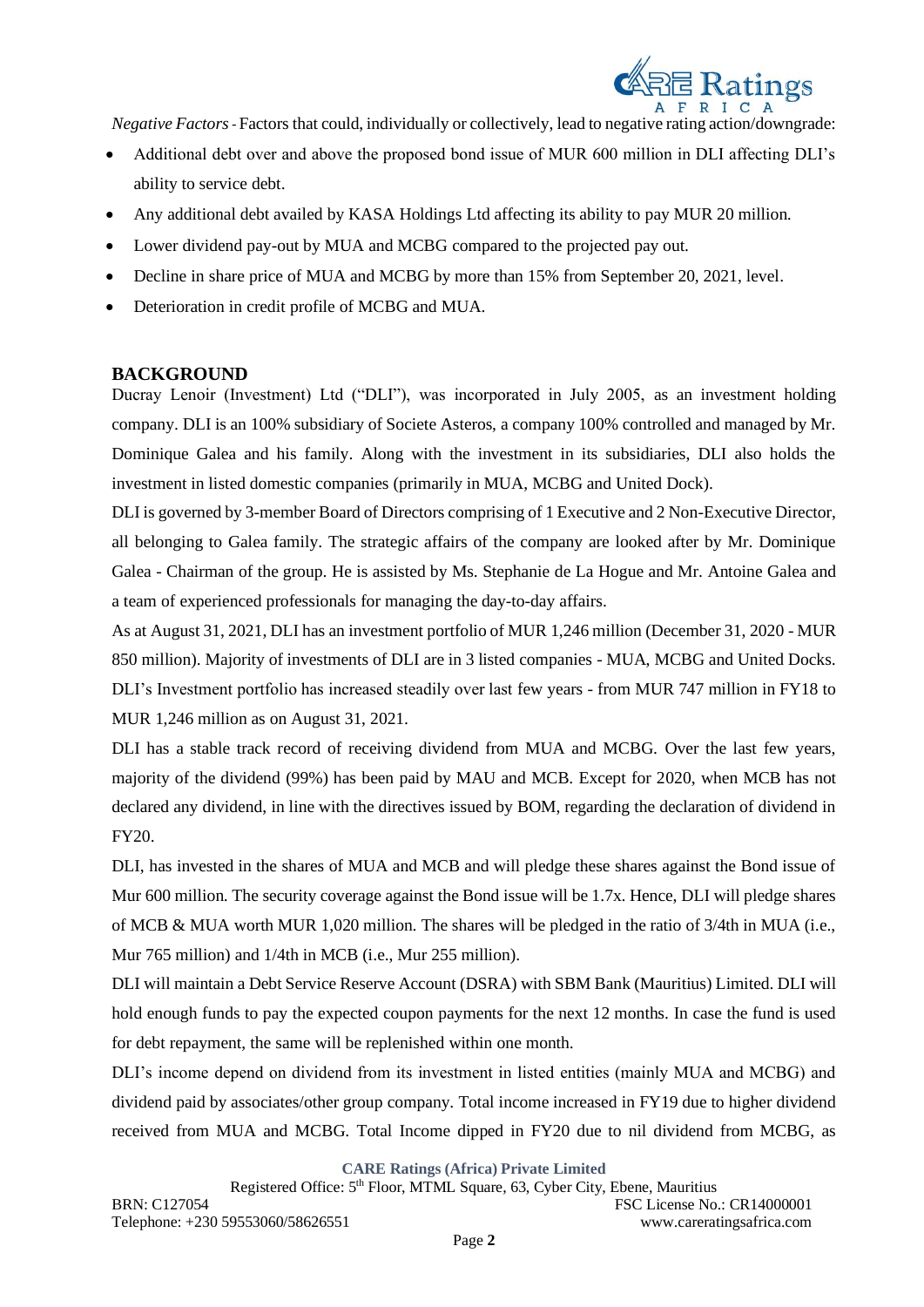

restricted by the Bank of Mauritius amidst exceptional circumstances related to the pandemic. Accordingly, the PAT also dipped in FY20. Over the last few years, majority of the dividend (99%) has been paid by MUA and MCBG.

DLI proposes to divest its stake in its medical & services business to a new company called KASA Holdings Ltd (to be owned 100% by Societe Asteros – holding company of DLI) at a cost of Mur 196 million. As per Sale Agreement to be signed between KASA Holdings Ltd and DLI, as from FY22 DLI will receive MUR 20 million annually for next 10 years from KASA Holdings Ltd.

## **Proposed Bond Issue**

DLI proposes to raise a Bond of MUR 600 million and utilize the proceeds partly to repay the entire existing funding facility from MCB – MUR 280 million (o/s as on August 31, 2021) and partly to increase stake in MUA & MCBG. Going forward, DLI will utilize the dividend received from MUA & MCBG for repayment of interest of the proposed bond issue. Bond will be repaid in 6th (Oct 27) and 7th year (Oct 28) from the year of issue (Oct 21).

### **Disclaimer**

CARE Ratings (Africa) Private Limited ("CRAF")'s ratings are opinions on the likelihood of timely payment of the obligations under the rated instrument and are not recommendations to sanction, renew, disburse or recall the concerned bank facilities or to buy, sell or hold any security. CRAF's ratings do not convey suitability or price for the investor. CRAF's ratings do not constitute an audit on the rated entity. CRAF has based its ratings/outlooks on information obtained from sources believed by it to be accurate and reliable. CRAF does not, however, guarantee the accuracy, adequacy or completeness of any information and is not responsible for any errors or omissions or for the results obtained from the use of such information. Most entities whose bank facilities/instruments are rated by CRAF have paid a credit rating fee, based on the amount and type of bank facilities/instruments. CRAF may also have other commercial transactions with the entity. In case of partnership/proprietary concerns, the rating /outlook assigned by CRAF is, inter-alia, based on the capital deployed by the partners/proprietor and the financial strength of the firm at present. The rating/outlook may undergo change in case of withdrawal of capital or the unsecured loans brought in by the partners/proprietor in addition to the financial performance and other relevant factors. CRAF is not responsible for any errors and states that it has no financial liability whatsoever to the users of CRAF's rating. Our ratings do not factor in any rating related trigger clauses as per the terms of the facility/instrument, which may involve acceleration of payments in case of rating downgrades. However, if any such clauses are introduced and if triggered, the ratings may see volatility and sharp downgrades.

**CARE Ratings (Africa) Private Limited**

Registered Office: 5<sup>th</sup> Floor, MTML Square, 63, Cyber City, Ebene, Mauritius